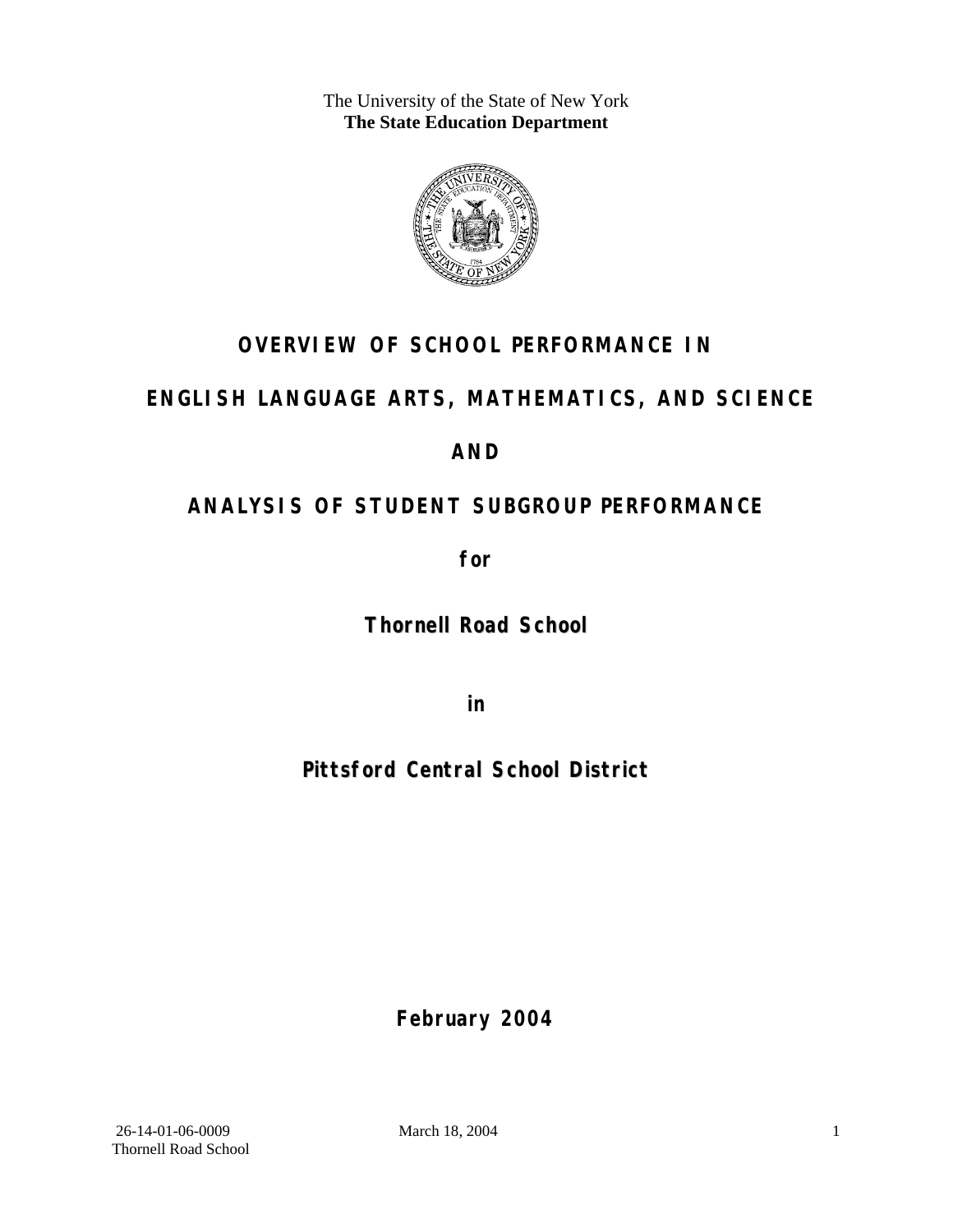#### **THE UNIVERSITY OF THE STATE OF NEW YORK**

#### **Regents of The University**

| Tonawanda             |
|-----------------------|
| <b>Hollis</b>         |
| Staten Island         |
| New Rochelle          |
| Peru                  |
| Huntington            |
| <b>North Syracuse</b> |
| New York              |
| <b>Belle Harbor</b>   |
| <b>Buffalo</b>        |
| Hartsdale             |
| Albany                |
| <b>Bronx</b>          |
| New York              |
| <b>Binghamton</b>     |
| Rochester             |

#### **President of The University and Commissioner of Education**

RICHARD P. MILLS

**Deputy Commissioner for Elementary, Middle, Secondary and Continuing Education**  JAMES A. KADAMUS

#### **Coordinator, School Operations and Management Services**

CHARLES SZUBERLA

#### **Coordinator, Information and Reporting Services**

MARTHA P. MUSSER

The State Education Department does not discriminate on the basis of age, color, religion, creed, disability, marital status, veteran status, national origin, race, gender, genetic predisposition or carrier status, or sexual orientation in its educational programs, services and activities. Portions of this publication can be made available in a variety of formats, including braille, large print or audio tape, upon request. Inquiries concerning this policy of nondiscrimination should be directed to the Department's Office for Diversity, Ethics, and Access, Room 530, Education Building, Albany, NY 12234. **Requests for additional copies of this publication may be made by contacting the Publications Sales Desk, Room 309, Education Building, Albany, NY 12234.** 

Please address all correspondence about this report that is not related to data corrections to:

*School Report Card Coordinator Information and Reporting Services Team New York State Education Department Room 863 EBA 89 Washington Avenue Albany, NY 12234*  E-mail: *RPTCARD@mail.nysed.gov*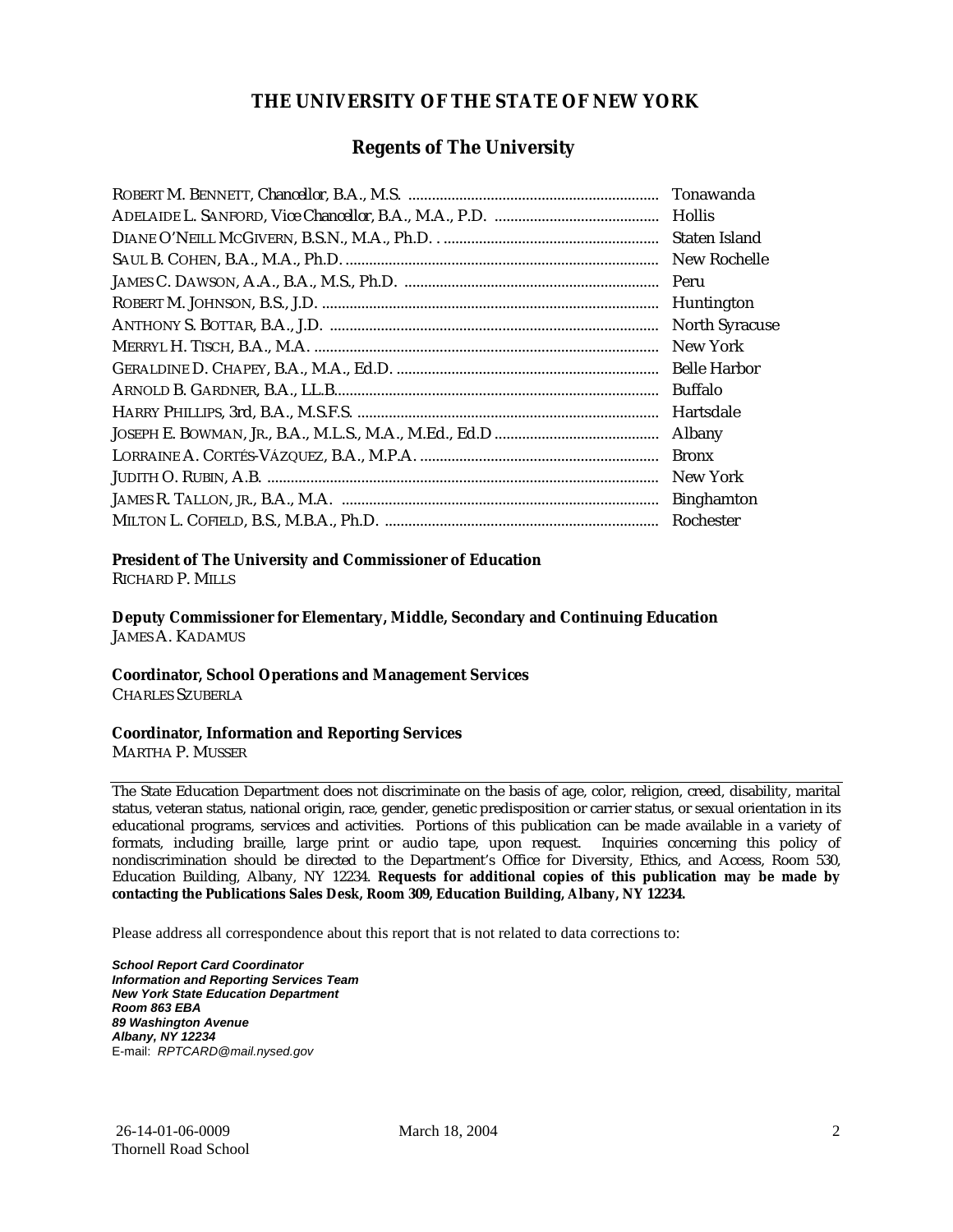The *New York State School Report Card* is an important part of the Board of Regents effort to raise learning standards for all students. It provides information to the public on student performance and other measures of school and district performance. Knowledge gained from the school report card on a school's strengths and weaknesses can be used to improve instruction and services to students.

The *New York State School Report Card* consists of three parts: the *Overview of School Performance in English Language Arts, Mathematics, and Science and Analysis of Student Subgroup Performance,* the *Comprehensive Information Report,* and the *School Accountability Report*. The *Overview and Analysis* presents performance data on measures required by the federal No Child Left Behind Act: English, mathematics, science, and graduation rate. Performance data on other State assessments can be found in the *Comprehensive Information Report*. The *School Accountability Report* provides information as to whether a school is making adequate progress toward enabling all students to achieve proficiency in English and mathematics.

State assessments are designed to help ensure that all students reach high learning standards. They show whether students are getting the foundation knowledge they need to succeed at the elementary, middle, and commencement levels and beyond. The State requires that students who are not making appropriate progress toward the standards receive academic intervention services.

In the *Overview*, performance on the elementary- and middle-level assessments in English language arts and mathematics and on the middle-level science test is reported in terms of mean scores and the percentage of students scoring at each of the four levels. These levels indicate performance on the standards from seriously deficient to advanced proficiency. Performance on the elementary-level science test is reported in terms of mean scores and the percentage of students making appropriate progress. Regents examination scores are reported in four score ranges. Scores of 65 to 100 are passing; scores of 55 to 64 earn credit toward a local diploma (with the approval of the local board of education). Though each elementary- and middle-level assessment is administered to students in a specific grade, secondary-level assessments are taken by students when they complete the coursework for the core curriculum. Therefore, the performance of students at the secondary level is measured for a student cohort rather than a group of students at a particular grade level. Students are grouped in cohorts according to the year in which they first entered grade 9.

The assessment data in the *Overview and Analysis* are for all tested students in the school, including general-education students and students with disabilities. In the *Overview*, each school's performance is compared with that of schools similar in grade level, district resources, and student needs as indicated by income and limited English proficiency (LEP) status. Each district's performance is compared with that of all public schools statewide. In the *Analysis*, performance is disaggregated by race/ethnicity, disability status, gender, LEP status, income level, and migrant status.

Explanations of terms referred to or symbols used in this part of the school report card may be found in the glossary on the last page. Further information on the school report card may be found in the guide, *Understanding Your School Report Card: February 2004*, available on the Information and Reporting Services Web site at www.emsc.nysed.gov/irts.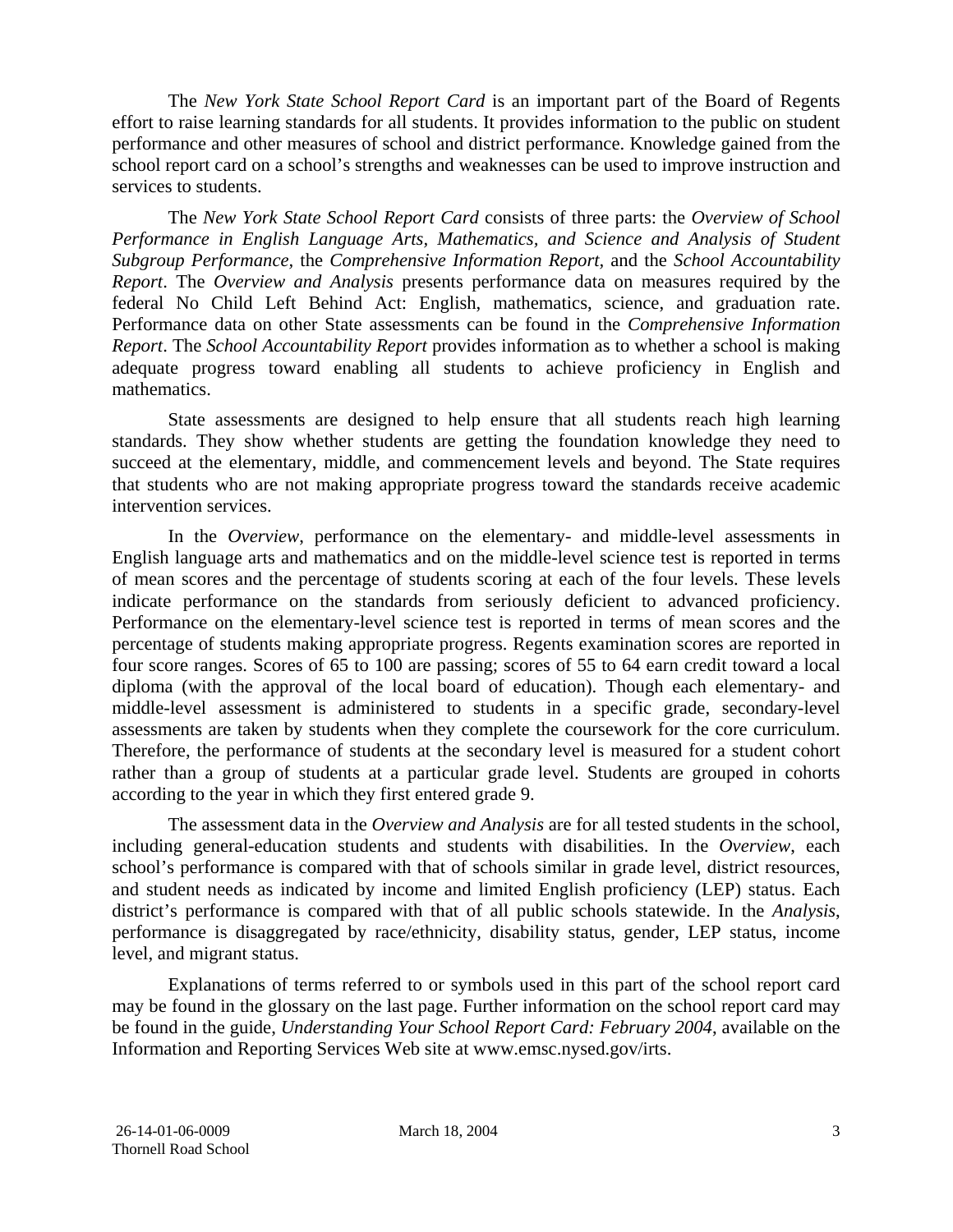# **Overview of School Performance in English Language Arts, Mathematics, and Science**

### **School Profile**

| Principal:<br>Michael Doughty |             | (585)218-1702<br>Phone:   |
|-------------------------------|-------------|---------------------------|
| <b>Organization</b>           | Grade Range | <b>Student Enrollment</b> |
| $2002 - 03$                   | $K-5$       | 530                       |

| 2001–02 School District-wide Total Expenditure per Pupil | \$11,969 |
|----------------------------------------------------------|----------|
|----------------------------------------------------------|----------|

#### **2002–03 Percentage of Core Classes Taught by Highly Qualified Teachers\***

| <b>Number of Core</b><br><b>Classes</b> | <b>Percent Taught</b><br>by Highly<br>Qualified<br><b>Teachers</b> |
|-----------------------------------------|--------------------------------------------------------------------|
|                                         |                                                                    |
| 4Λ                                      | 98%                                                                |
|                                         |                                                                    |

\*For the 2002-03 school year, SED is reporting that teachers of core classes are highly qualified if they are certified to teach those classes. However, No Child Left Behind (NCLB) imposes requirements beyond certification for some teachers to be considered highly qualified. In future years, when New York State uses the NCLB criteria for reporting, certified teachers must fulfill all NCLB requirements to be counted as highly qualified.

#### **2002–03 Percentage of Teachers with No Valid Teaching Certificate\***

| Number of<br><b>Teachers</b> | <b>Percent with No</b><br><b>Valid Teaching</b><br><b>Certificate</b> |
|------------------------------|-----------------------------------------------------------------------|
| 30                           | 3%                                                                    |

\*This count includes teachers with temporary licenses who do not have a valid permanent, provisional, or transitional teaching certificate.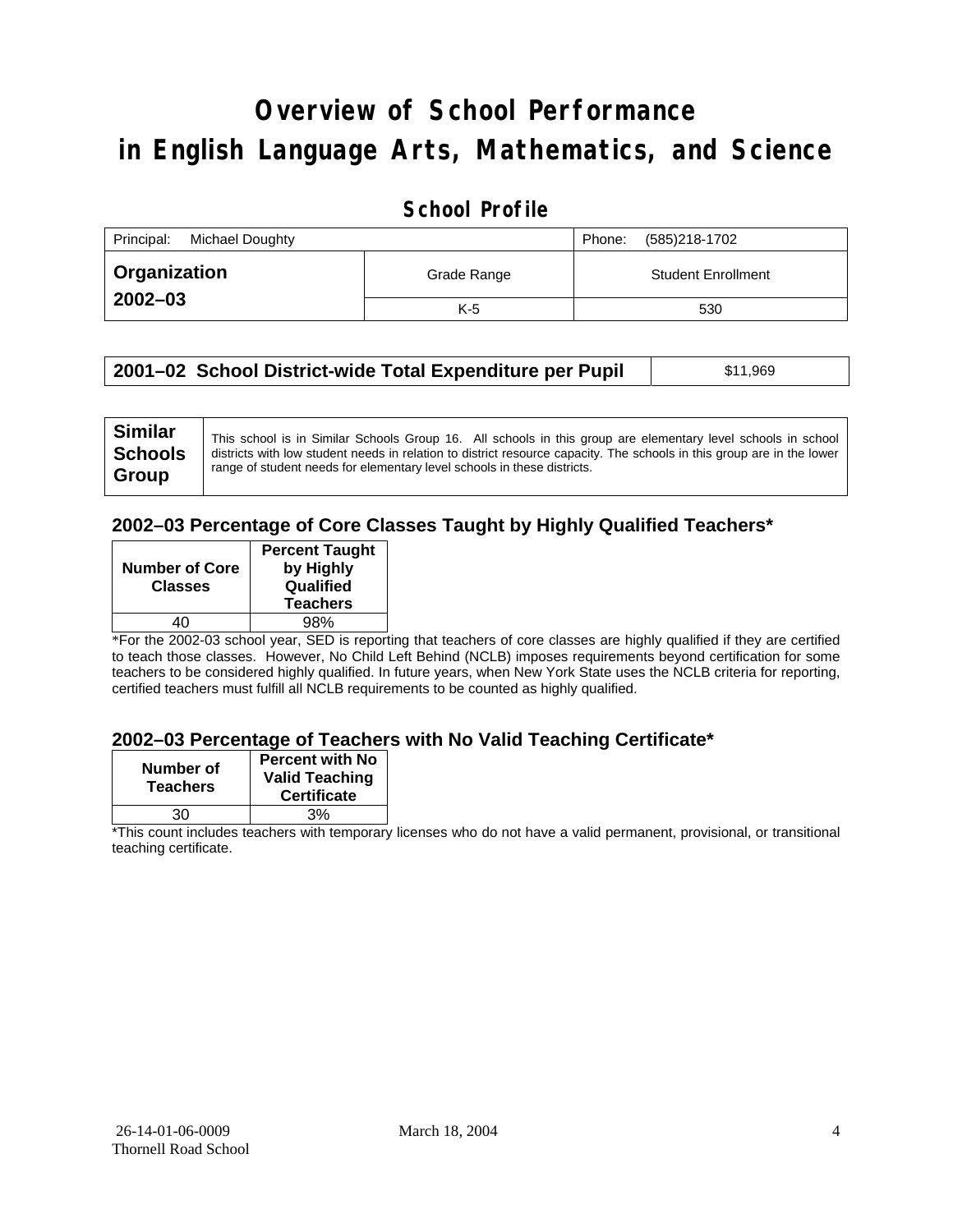English Language Arts



|                                        |                    | <b>Counts of Students Tested</b> |                    |                    |              |                   |
|----------------------------------------|--------------------|----------------------------------|--------------------|--------------------|--------------|-------------------|
| Performance at I<br><b>This School</b> | Level 1<br>455-602 | Level 2<br>603-644               | Level 3<br>645-691 | Level 4<br>692-800 | <b>Total</b> | <b>Mean Score</b> |
| Jan-Feb 2001                           |                    |                                  | 33                 | 34                 | 72           | 691               |
| Jan-Feb 2002                           |                    |                                  | 38                 | 35                 | 82           | 689               |
| Feb 2003                               |                    |                                  | 43                 | 39                 | 86           | 690               |

|         | Elementary-Level English Language Arts Levels — Listening, Reading, and Writing Standards                 |  |  |  |  |
|---------|-----------------------------------------------------------------------------------------------------------|--|--|--|--|
| Level 4 | These students exceed the standards and are moving toward high performance on the Regents examination.    |  |  |  |  |
| Level 3 | These students meet the standards and, with continued steady growth, should pass the Regents examination. |  |  |  |  |
| Level 2 | These students <b>need extra help</b> to meet the standards and pass the Regents examination.             |  |  |  |  |
| Level 1 | These students have serious academic deficiencies.                                                        |  |  |  |  |

**Performance of Limited English Proficient Students Taking the New York State English as a Second Language Achievement Test (NYSESLAT) as the Measure of English Language Arts Achievement**

| Grade 4 | <b>Number</b><br>Tested | Level 1 | Level 2 | Level 3 | Level 4      |
|---------|-------------------------|---------|---------|---------|--------------|
| 2003    |                         |         | π       | #       | $^{\rm \pi}$ |

**Performance of Students with Severe Disabilities on the New York State Alternate Assessment (NYSAA) in English** 

| <b>Elementary Level</b> | <b>Number</b><br>Tested | AA-Level 1 | AA-Level 2 | AA-Level 3 | AA-Level 4 |
|-------------------------|-------------------------|------------|------------|------------|------------|
| $2002 - 03$             |                         |            |            |            |            |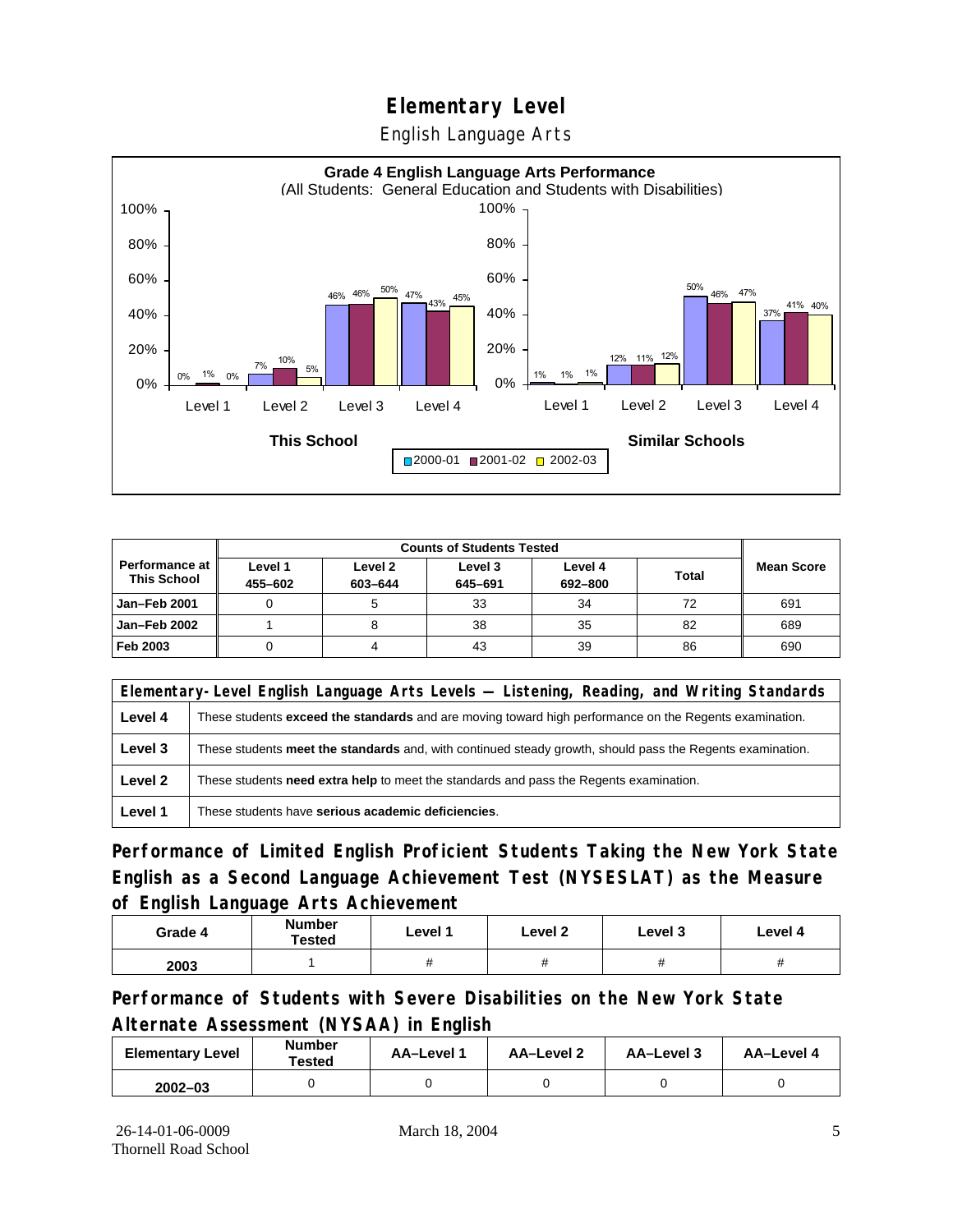### Mathematics



|                                               | <b>Counts of Students Tested</b> |                    |                    |                    |              |                   |
|-----------------------------------------------|----------------------------------|--------------------|--------------------|--------------------|--------------|-------------------|
| <b>Performance at I</b><br><b>This School</b> | Level 1<br>448-601               | Level 2<br>602-636 | Level 3<br>637-677 | Level 4<br>678-810 | <b>Total</b> | <b>Mean Score</b> |
| <b>May 2001</b>                               |                                  |                    | 25                 | 46                 | 74           | 692               |
| May 2002                                      |                                  |                    | 42                 | 33                 | 84           | 669               |
| May 2003                                      |                                  |                    | 30                 | 57                 | 88           | 689               |

|         | Elementary-Level Mathematics Levels -                                                                     |  |  |  |  |
|---------|-----------------------------------------------------------------------------------------------------------|--|--|--|--|
|         | Knowledge, Reasoning, and Problem-Solving Standards                                                       |  |  |  |  |
| Level 4 | These students exceed the standards and are moving toward high performance on the Regents examination.    |  |  |  |  |
| Level 3 | These students meet the standards and, with continued steady growth, should pass the Regents examination. |  |  |  |  |
| Level 2 | These students need extra help to meet the standards and pass the Regents examination.                    |  |  |  |  |
| Level 1 | These students have serious academic deficiencies.                                                        |  |  |  |  |

### **Performance of Students with Severe Disabilities on the New York State Alternate Assessment (NYSAA) in Mathematics**

| <b>Elementary Level</b> | <b>Number</b><br>Tested | AA-Level 1 | AA-Level 2 | AA-Level 3 | AA-Level 4 |  |
|-------------------------|-------------------------|------------|------------|------------|------------|--|
| $2002 - 03$             |                         |            |            |            |            |  |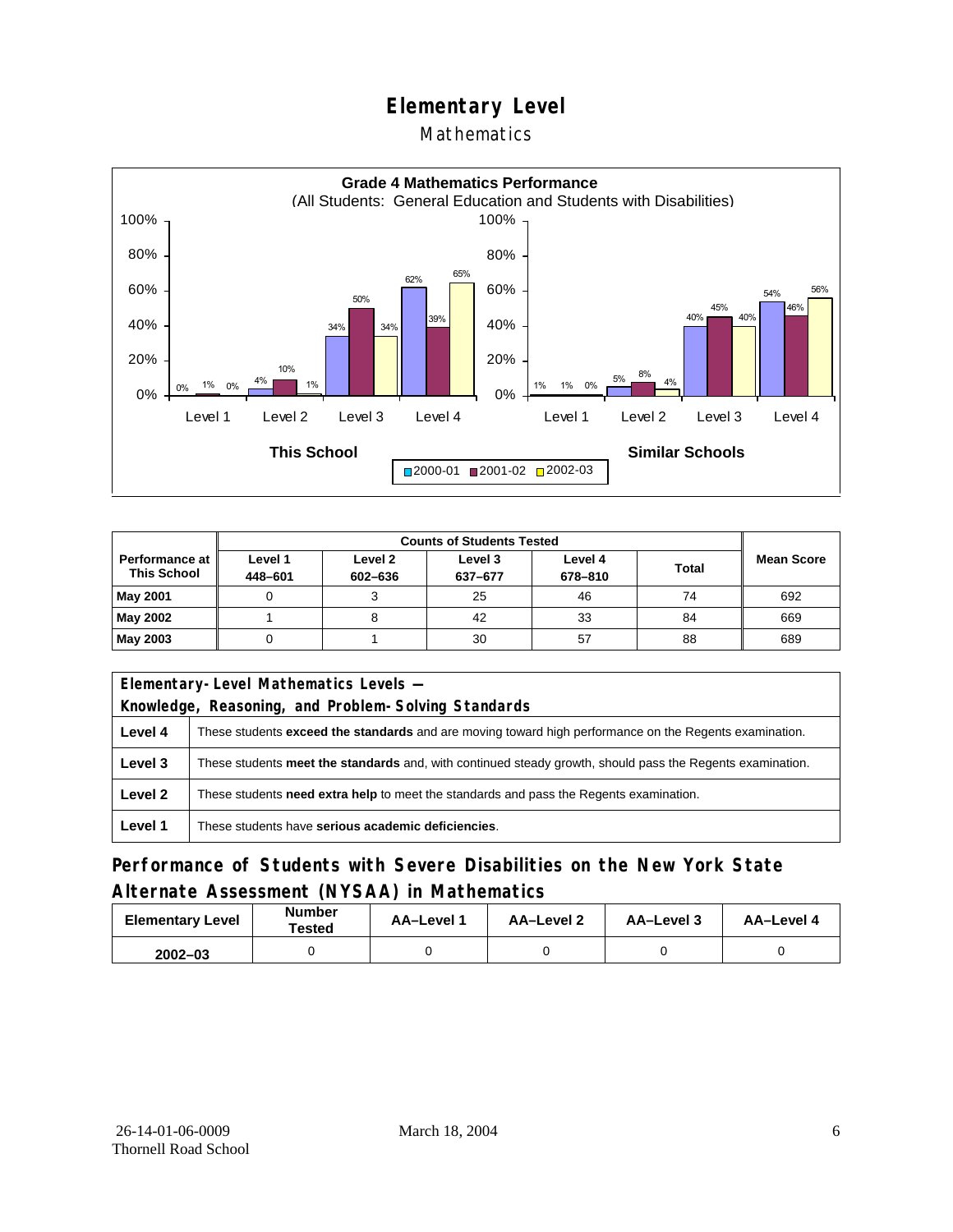Science Multiple-Choice



**All Students** 

|                 |    | Number Tested   Number Above SDL   Mean Score |    |
|-----------------|----|-----------------------------------------------|----|
| <b>May 2001</b> |    |                                               | 38 |
| <b>May 2002</b> | 84 |                                               | 27 |
| May 2003        | 88 | 86                                            | 39 |

| Grade 4 Science - Knowledge, Reasoning, and Problem-Solving Standards |                                                                                                                                                                                                                                          |  |  |  |  |  |
|-----------------------------------------------------------------------|------------------------------------------------------------------------------------------------------------------------------------------------------------------------------------------------------------------------------------------|--|--|--|--|--|
| <b>Multiple-Choice</b><br><b>Test Component</b>                       | This component contains 45 multiple-choice questions based upon the New York State Elementary<br>Science Syllabus and referenced to the New York State Learning Standards for Mathematics, Science<br>and Technology (Elementary Level). |  |  |  |  |  |
| <b>State Designated</b>                                               | Students who correctly answer fewer than 30 of the 45 questions of the multiple-choice test component                                                                                                                                    |  |  |  |  |  |
| Level (SDL)                                                           | must receive academic intervention services in the following term of instruction.                                                                                                                                                        |  |  |  |  |  |
| <b>School Mean</b>                                                    | For the multiple-choice test component, the mean score is the average number of correct answers for                                                                                                                                      |  |  |  |  |  |
| <b>Scores</b>                                                         | students tested. If all tested students answered all questions correctly, this score would be 45.                                                                                                                                        |  |  |  |  |  |

## **Elementary Level**

#### Science Performance Test

The elementary-level science test is composed of two sections, the multiple-choice section (described above) and the performance test. The performance test is not used to determine the need for academic intervention services or for accountability purposes because not all students are administered the same three tasks.

| <b>All Students</b>                       |    |    |  |  |  |  |  |  |  |
|-------------------------------------------|----|----|--|--|--|--|--|--|--|
| <b>Number Tested</b><br><b>Mean Score</b> |    |    |  |  |  |  |  |  |  |
| May 2001                                  | 73 | 37 |  |  |  |  |  |  |  |
| May 2002                                  | 84 | 35 |  |  |  |  |  |  |  |
| <b>May 2003</b>                           | 88 | 38 |  |  |  |  |  |  |  |

### **Performance of Students with Severe Disabilities on the New York State Alternate Assessment (NYSAA) in Science**

| <b>Elementary Level</b> | <b>Number</b><br>Tested | AA-Level 1 | <b>AA-Level 2</b> | AA-Level 3 | AA-Level 4 |  |
|-------------------------|-------------------------|------------|-------------------|------------|------------|--|
| $2002 - 03$             |                         |            |                   |            |            |  |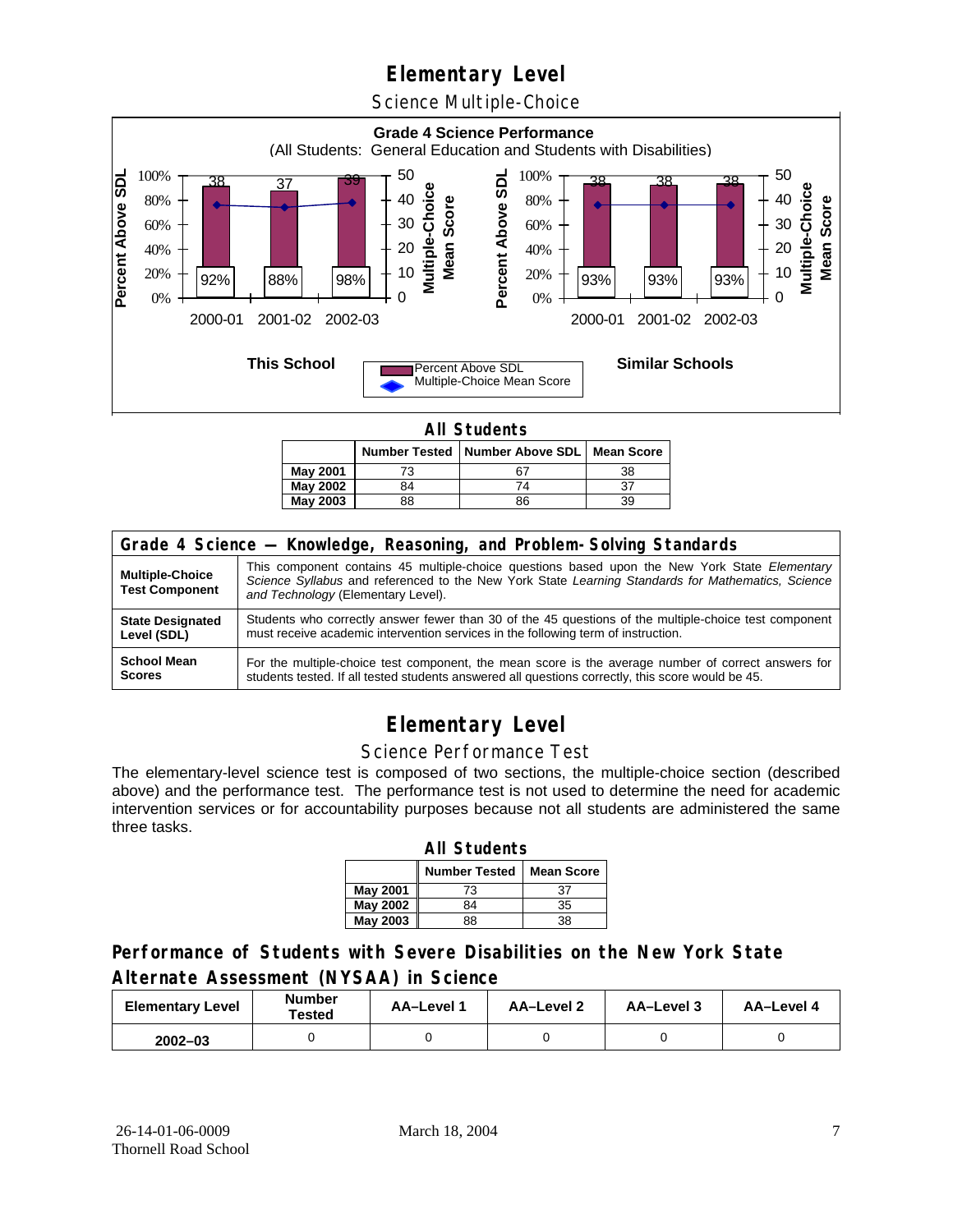# **Analysis of Student Subgroup Performance**

Historically, on State assessments the average performance of Black, Hispanic, and Native American students has been lower than that of White and Asian students. Similarly, students from lowincome families have not performed as well as those from higher income families. A high priority of the Board of Regents is to eliminate these gaps in student performance. In addition, Title I of the federal Elementary and Secondary Education Act includes explicit requirements "to ensure that students served by Title I are given the same opportunity to achieve to high standards and are held to the same high expectations as all students in each State."

This section of the school report card provides performance data for two years by racial/ethnic group, disability status, gender, English proficiency status, income level, and migrant status. The purpose of the student subgroup analyses is to determine if students who perform below the standards in any school tend to fall into particular groups, such as minority students, limited English proficient students, or economically disadvantaged students. If these analyses provide evidence that students in one of the groups achieve at a lower level than other students, the school and community should examine the reasons for this lower performance and make necessary changes in curriculum, instruction, and student support services to remedy these performance gaps. If your school did not report data for the 2002-03 school year for a subject and grade, a table showing data for subgroups in that subject and grade will not be included in the *Analysis*.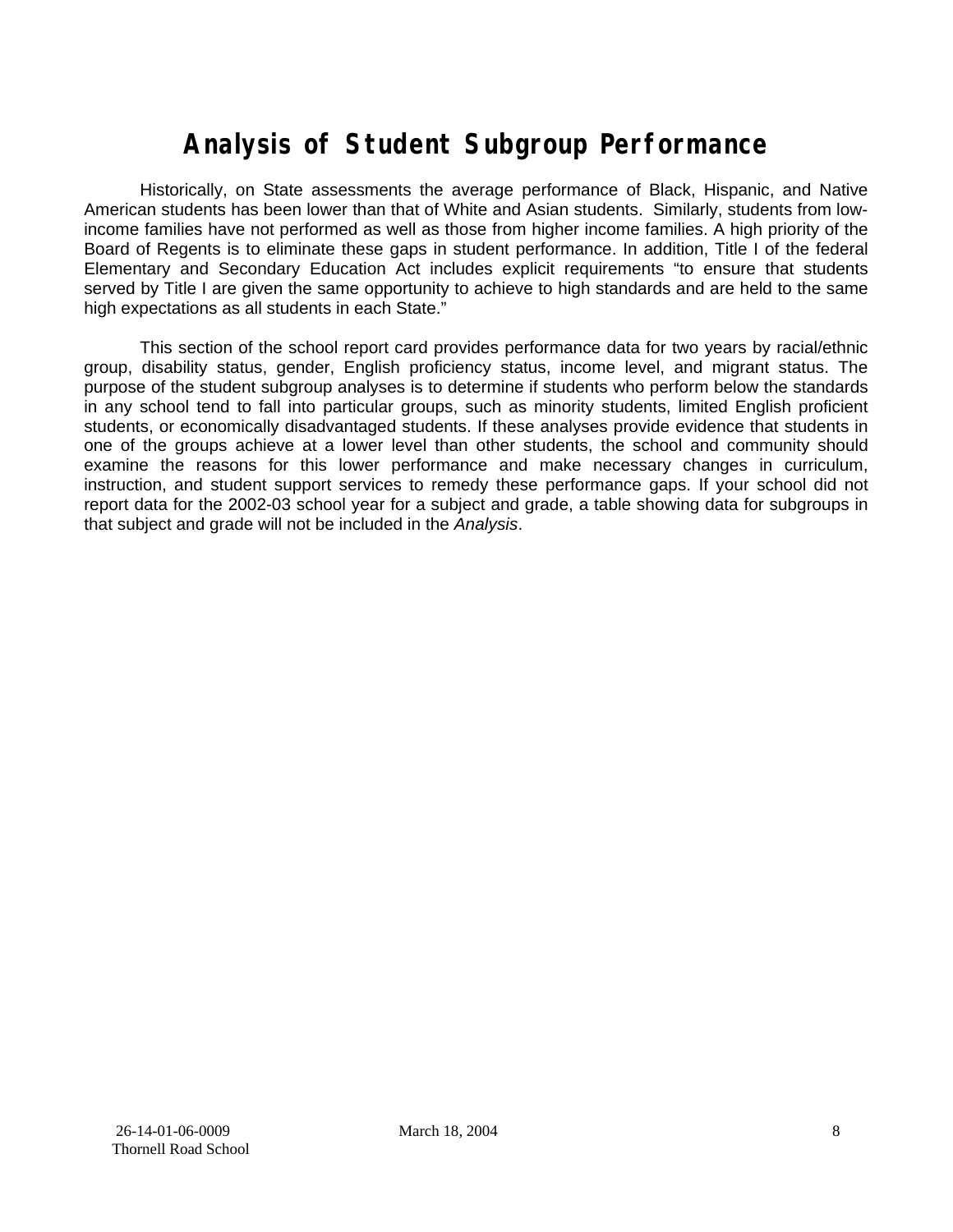English Language Arts

|                                              | $2001 - 02$                                                                        |         |             |               | $2002 - 03$                                                       |         |         |     |
|----------------------------------------------|------------------------------------------------------------------------------------|---------|-------------|---------------|-------------------------------------------------------------------|---------|---------|-----|
| <b>Student Subgroup</b>                      | <b>Percentages of Tested</b><br><b>Students Scoring at Levels</b><br><b>Tested</b> |         |             | <b>Tested</b> | <b>Percentages of Tested</b><br><b>Students Scoring at Levels</b> |         |         |     |
|                                              |                                                                                    | $2 - 4$ | $3 - 4$     | 4             |                                                                   | $2 - 4$ | $3 - 4$ | 4   |
| <b>Results by Race/Ethnicity</b>             |                                                                                    |         |             |               |                                                                   |         |         |     |
| American Indian/Alaskan Native               | 0                                                                                  | 0%      | 0%          | 0%            | $\mathbf 0$                                                       | 0%      | 0%      | 0%  |
| <b>Black</b>                                 | 0                                                                                  | 0%      | 0%          | 0%            | 0                                                                 | 0%      | 0%      | 0%  |
| Hispanic                                     | 0                                                                                  | 0%      | 0%          | 0%            | $\mathbf 0$                                                       | 0%      | 0%      | 0%  |
| Asian or Pacific Islander                    | 0                                                                                  | 0%      | 0%          | 0%            | $\mathbf 0$                                                       | 0%      | 0%      | 0%  |
| White                                        | 82                                                                                 | 99%     | 89%         | 43%           | 86                                                                | 100%    | 95%     | 45% |
| Total                                        | 82                                                                                 | 99%     | 89%         | 43%           | 86                                                                | 100%    | 95%     | 45% |
| Small Group Totals (s)                       | 0                                                                                  | 0%      | 0%          | 0%            | 0                                                                 | 0%      | 0%      | 0%  |
| <b>Results by Disability Status</b>          |                                                                                    |         |             |               |                                                                   |         |         |     |
| General-education students                   | 73                                                                                 | 100%    | 96%         | 47%           | 82                                                                | s       | s       | s   |
| Students with disabilities                   | 9                                                                                  | 89%     | 33%         | 11%           | 4                                                                 | s       | s       | s   |
| Total                                        | 82                                                                                 | 99%     | 89%         | 43%           | 86                                                                | 100%    | 95%     | 45% |
| <b>Results by Gender</b>                     |                                                                                    |         |             |               |                                                                   |         |         |     |
| Female                                       | 45                                                                                 | 98%     | 89%         | 38%           | 43                                                                | 100%    | 91%     | 58% |
| Male                                         | 37                                                                                 | 100%    | 89%         | 49%           | 43                                                                | 100%    | 100%    | 33% |
| Total                                        | 82                                                                                 | 99%     | 89%         | 43%           | 86                                                                | 100%    | 95%     | 45% |
| <b>Results by English Proficiency Status</b> |                                                                                    |         |             |               |                                                                   |         |         |     |
| English proficient                           | 79                                                                                 | s       | s           | s             | 86                                                                | 100%    | 95%     | 45% |
| Limited English proficient                   | 3                                                                                  | s       | $\mathbf s$ | S             | $\Omega$                                                          | 0%      | 0%      | 0%  |
| Total                                        | 82                                                                                 | 99%     | 89%         | 43%           | 86                                                                | 100%    | 95%     | 45% |
| <b>Results by Income Level</b>               |                                                                                    |         |             |               |                                                                   |         |         |     |
| Economically disadvantaged                   | $\overline{2}$                                                                     | s       | s           | s             | 2                                                                 | s       | s       | s   |
| Not disadvantaged                            | 80                                                                                 | s       | $\mathbf s$ | s             | 84                                                                | s       | s       | s   |
| Total                                        | 82                                                                                 | 99%     | 89%         | 43%           | 86                                                                | 100%    | 95%     | 45% |
| <b>Results by Migrant Status</b>             |                                                                                    |         |             |               |                                                                   |         |         |     |
| Migrant family                               | 0                                                                                  | 0%      | 0%          | 0%            | $\mathbf 0$                                                       | 0%      | 0%      | 0%  |
| Not migrant family                           | 82                                                                                 | 99%     | 89%         | 43%           | 86                                                                | 100%    | 95%     | 45% |
| Total                                        | 82                                                                                 | 99%     | 89%         | 43%           | 86                                                                | 100%    | 95%     | 45% |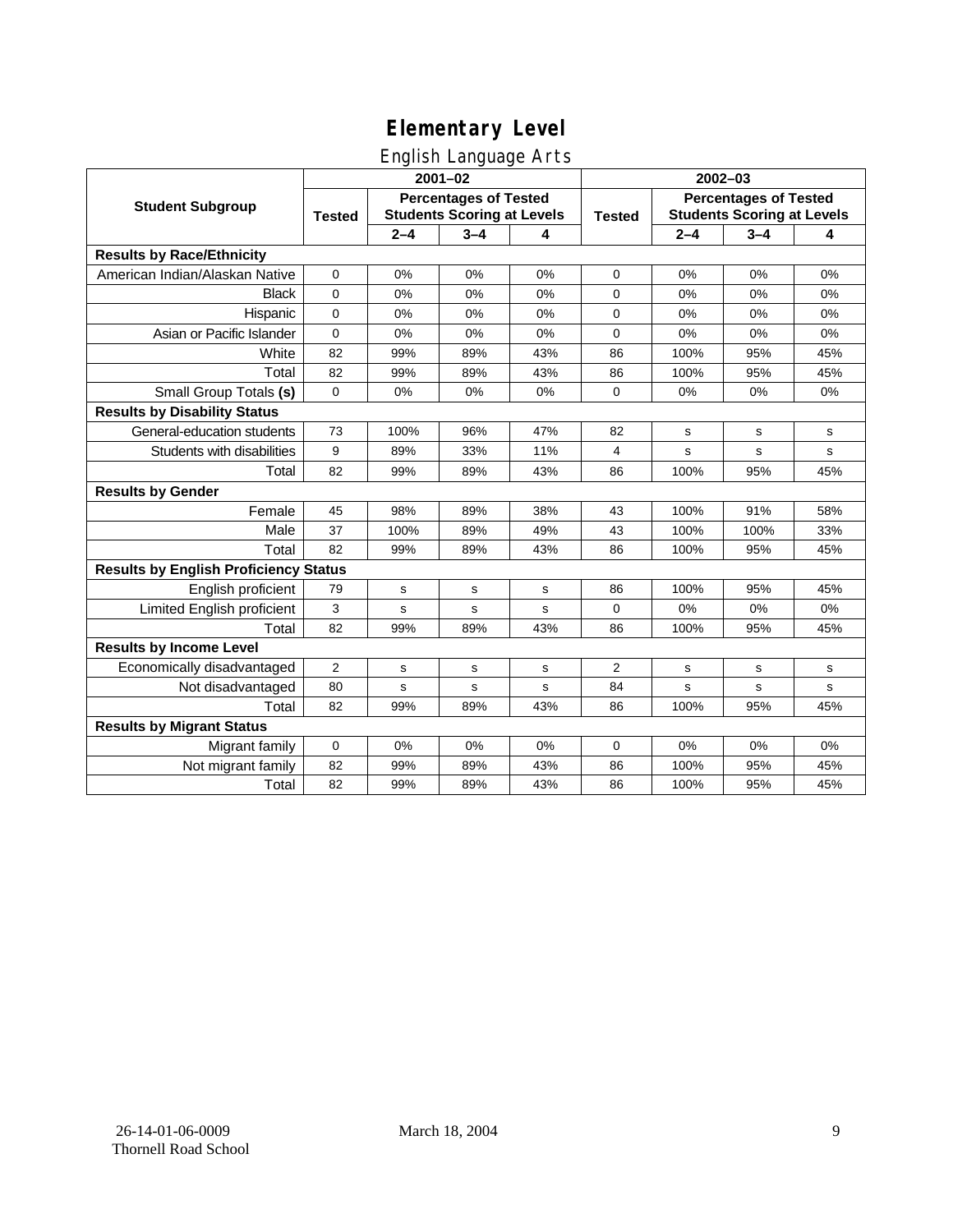### Mathematics

|                                              | $2001 - 02$                                                                        |             |             |               | $2002 - 03$                                                       |         |         |             |
|----------------------------------------------|------------------------------------------------------------------------------------|-------------|-------------|---------------|-------------------------------------------------------------------|---------|---------|-------------|
| <b>Student Subgroup</b>                      | <b>Percentages of Tested</b><br><b>Students Scoring at Levels</b><br><b>Tested</b> |             |             | <b>Tested</b> | <b>Percentages of Tested</b><br><b>Students Scoring at Levels</b> |         |         |             |
|                                              |                                                                                    | $2 - 4$     | $3 - 4$     | 4             |                                                                   | $2 - 4$ | $3 - 4$ | 4           |
| <b>Results by Race/Ethnicity</b>             |                                                                                    |             |             |               |                                                                   |         |         |             |
| American Indian/Alaskan Native               | $\mathbf 0$                                                                        | 0%          | 0%          | 0%            | $\Omega$                                                          | 0%      | 0%      | 0%          |
| <b>Black</b>                                 | 0                                                                                  | 0%          | 0%          | 0%            | $\Omega$                                                          | 0%      | 0%      | 0%          |
| Hispanic                                     | $\Omega$                                                                           | 0%          | 0%          | 0%            | 1                                                                 | s       | s       | s           |
| Asian or Pacific Islander                    | 0                                                                                  | 0%          | 0%          | 0%            | $\mathbf 0$                                                       | 0%      | 0%      | 0%          |
| White                                        | 84                                                                                 | 99%         | 89%         | 39%           | 87                                                                | s       | s       | s           |
| Total                                        | 84                                                                                 | 99%         | 89%         | 39%           | 88                                                                | 100%    | 99%     | 65%         |
| Small Group Totals (s)                       | $\Omega$                                                                           | 0%          | 0%          | 0%            | 88                                                                | 100%    | 99%     | 65%         |
| <b>Results by Disability Status</b>          |                                                                                    |             |             |               |                                                                   |         |         |             |
| General-education students                   | 75                                                                                 | 100%        | 95%         | 44%           | 84                                                                | s       | s       | s           |
| Students with disabilities                   | 9                                                                                  | 89%         | 44%         | 0%            | 4                                                                 | s       | s       | $\mathbf s$ |
| Total                                        | 84                                                                                 | 99%         | 89%         | 39%           | 88                                                                | 100%    | 99%     | 65%         |
| <b>Results by Gender</b>                     |                                                                                    |             |             |               |                                                                   |         |         |             |
| Female                                       | 46                                                                                 | 98%         | 85%         | 30%           | 45                                                                | 100%    | 98%     | 69%         |
| Male                                         | 38                                                                                 | 100%        | 95%         | 50%           | 43                                                                | 100%    | 100%    | 60%         |
| Total                                        | 84                                                                                 | 99%         | 89%         | 39%           | 88                                                                | 100%    | 99%     | 65%         |
| <b>Results by English Proficiency Status</b> |                                                                                    |             |             |               |                                                                   |         |         |             |
| English proficient                           | 81                                                                                 | $\mathbf s$ | $\mathbf s$ | $\mathbf s$   | 87                                                                | s       | s       | s           |
| Limited English proficient                   | 3                                                                                  | s           | $\mathbf s$ | s             | 1                                                                 | s       | s       | s           |
| Total                                        | 84                                                                                 | 99%         | 89%         | 39%           | 88                                                                | 100%    | 99%     | 65%         |
| <b>Results by Income Level</b>               |                                                                                    |             |             |               |                                                                   |         |         |             |
| Economically disadvantaged                   | 2                                                                                  | s           | $\mathbf s$ | s             | 2                                                                 | s       | s       | s           |
| Not disadvantaged                            | 82                                                                                 | s           | $\mathbf s$ | s             | 86                                                                | s       | s       | s           |
| Total                                        | 84                                                                                 | 99%         | 89%         | 39%           | 88                                                                | 100%    | 99%     | 65%         |
| <b>Results by Migrant Status</b>             |                                                                                    |             |             |               |                                                                   |         |         |             |
| Migrant family                               | 0                                                                                  | 0%          | 0%          | 0%            | $\mathbf 0$                                                       | 0%      | 0%      | 0%          |
| Not migrant family                           | 84                                                                                 | 99%         | 89%         | 39%           | 88                                                                | 100%    | 99%     | 65%         |
| Total                                        | 84                                                                                 | 99%         | 89%         | 39%           | 88                                                                | 100%    | 99%     | 65%         |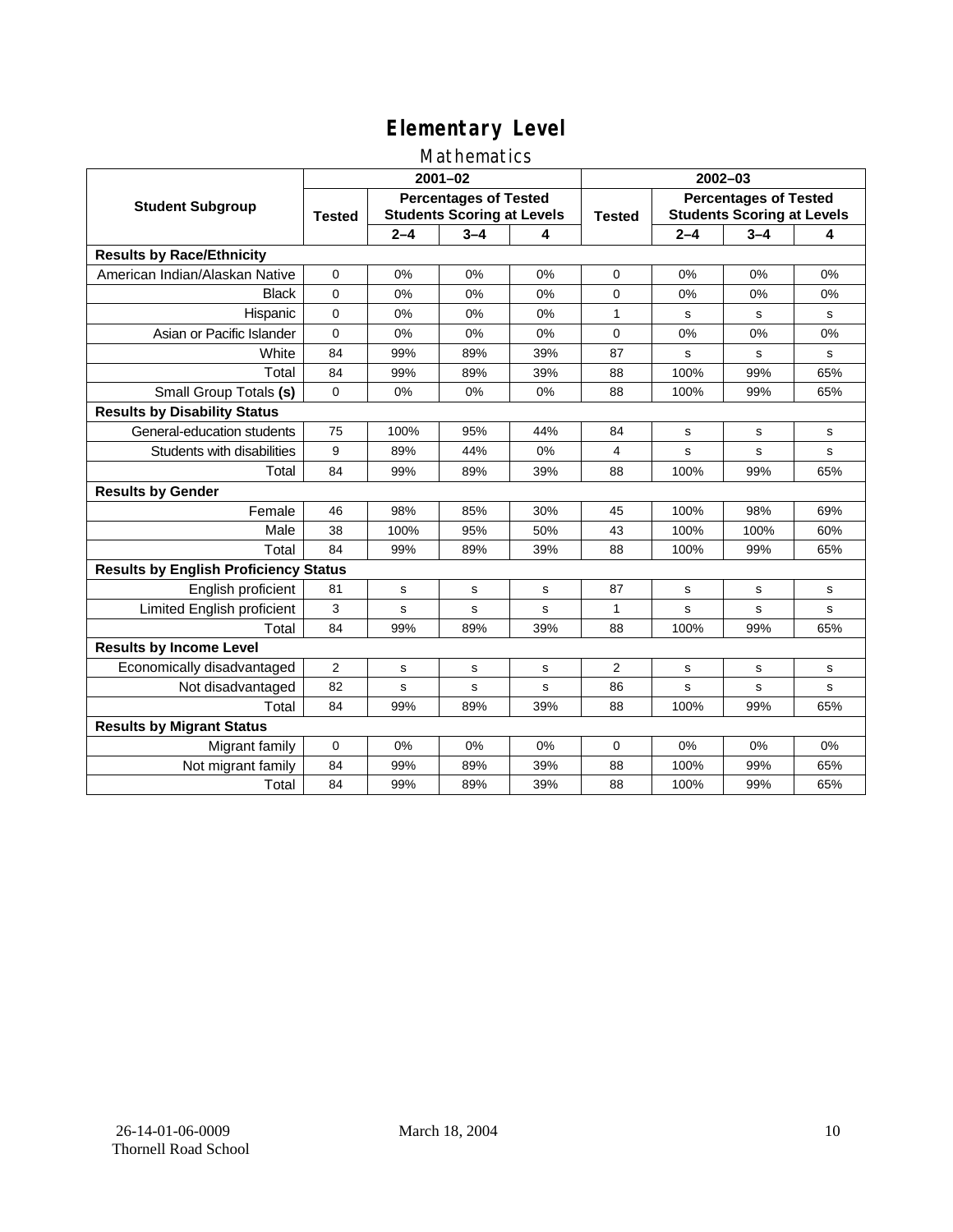### Science Multiple-Choice

|                                              | $2001 - 02$    |                                                                                       | $2002 - 03$   |                                                                                              |  |  |  |
|----------------------------------------------|----------------|---------------------------------------------------------------------------------------|---------------|----------------------------------------------------------------------------------------------|--|--|--|
| <b>Student Subgroup</b>                      | <b>Tested</b>  | Percentages of<br><b>Tested</b><br><b>Students</b><br><b>Scoring above</b><br>the SDL | <b>Tested</b> | <b>Percentages of</b><br><b>Tested</b><br><b>Students</b><br><b>Scoring above</b><br>the SDL |  |  |  |
| <b>Results by Race/Ethnicity</b>             |                |                                                                                       |               |                                                                                              |  |  |  |
| American Indian/Alaskan Native               | 0              | 0%                                                                                    | 0             | 0%                                                                                           |  |  |  |
| <b>Black</b>                                 | $\mathbf 0$    | 0%                                                                                    | 0             | 0%                                                                                           |  |  |  |
| Hispanic                                     | 0              | 0%                                                                                    | 1             | s                                                                                            |  |  |  |
| Asian or Pacific Islander                    | 0              | 0%                                                                                    | 0             | 0%                                                                                           |  |  |  |
| White                                        | 84             | 88%                                                                                   | 87            | s                                                                                            |  |  |  |
| Total                                        | 84             | 88%                                                                                   | 88            | 98%                                                                                          |  |  |  |
| Small Group Totals (s)                       | $\mathbf 0$    | 0%                                                                                    | 88            | 98%                                                                                          |  |  |  |
| <b>Results by Disability Status</b>          |                |                                                                                       |               |                                                                                              |  |  |  |
| General-education students                   | 75             | 92%                                                                                   | 84            | s                                                                                            |  |  |  |
| Students with disabilities                   | 9              | 56%                                                                                   | 4             | s                                                                                            |  |  |  |
| Total                                        | 84             | 88%                                                                                   | 88            | 98%                                                                                          |  |  |  |
| <b>Results by Gender</b>                     |                |                                                                                       |               |                                                                                              |  |  |  |
| Female                                       | 46             | 83%                                                                                   | 45            | 96%                                                                                          |  |  |  |
| Male                                         | 38             | 95%                                                                                   | 43            | 100%                                                                                         |  |  |  |
| Total                                        | 84             | 88%                                                                                   | 88            | 98%                                                                                          |  |  |  |
| <b>Results by English Proficiency Status</b> |                |                                                                                       |               |                                                                                              |  |  |  |
| English proficient                           | 81             | s                                                                                     | 87            | s                                                                                            |  |  |  |
| Limited English proficient                   | 3              | s                                                                                     | 1             | s                                                                                            |  |  |  |
| Total                                        | 84             | 88%                                                                                   | 88            | 98%                                                                                          |  |  |  |
| <b>Results by Income Level</b>               |                |                                                                                       |               |                                                                                              |  |  |  |
| Economically disadvantaged                   | $\overline{2}$ | s                                                                                     | 2             | s                                                                                            |  |  |  |
| Not disadvantaged                            | 82             | s                                                                                     | 86            | s                                                                                            |  |  |  |
| Total                                        | 84             | 88%                                                                                   | 88            | 98%                                                                                          |  |  |  |
| <b>Results by Migrant Status</b>             |                |                                                                                       |               |                                                                                              |  |  |  |
| Migrant family                               | 0              | 0%                                                                                    | 0             | 0%                                                                                           |  |  |  |
| Not migrant family                           | 84             | 88%                                                                                   | 88            | 98%                                                                                          |  |  |  |
| Total                                        | 84             | 88%                                                                                   | 88            | 98%                                                                                          |  |  |  |